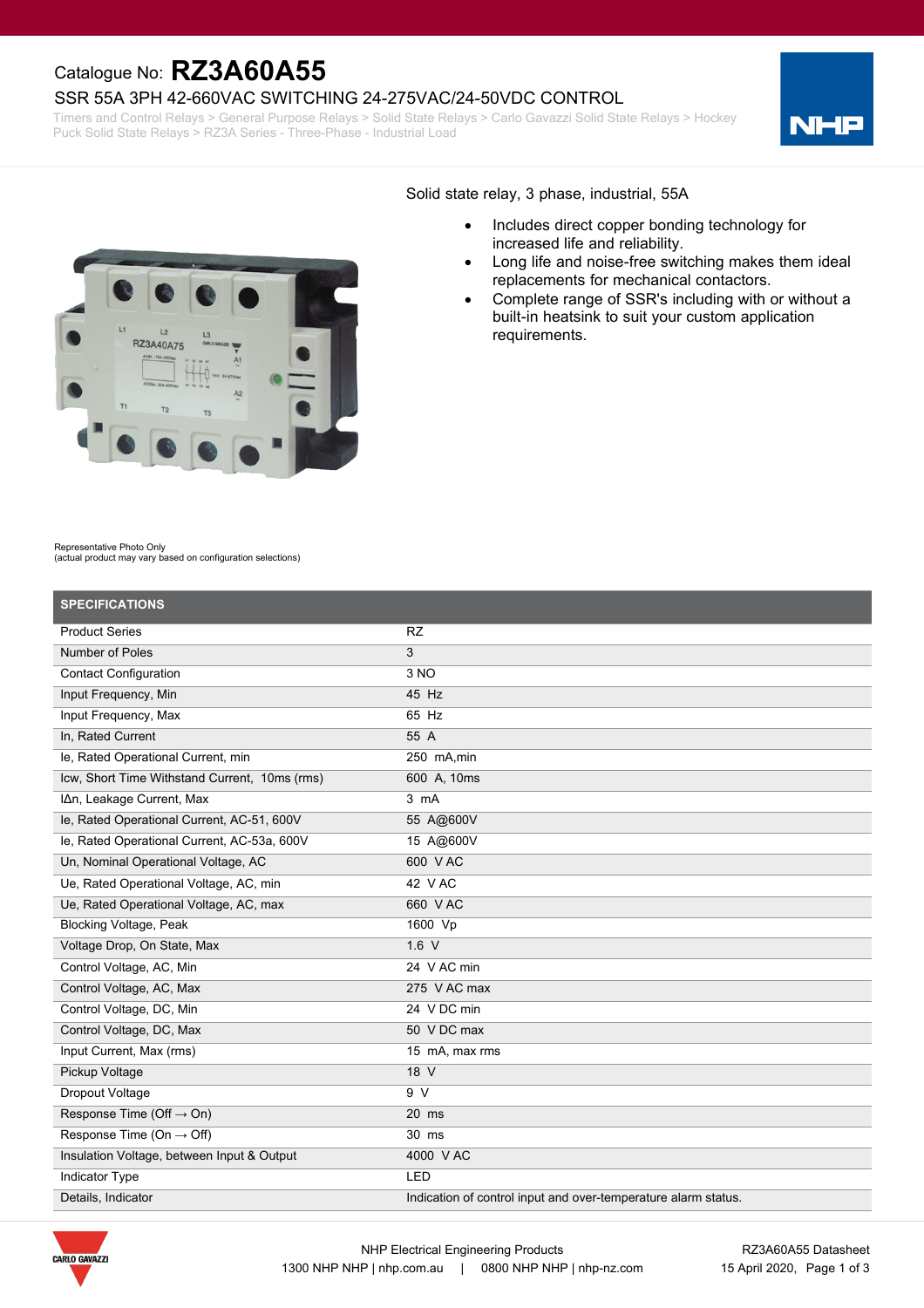# Catalogue No: **RZ3A60A55**

## SSR 55A 3PH 42-660VAC SWITCHING 24-275VAC/24-50VDC CONTROL

Timers and Control Relays > General Purpose Relays > Solid State Relays > Carlo Gavazzi Solid State Relays > Hockey Puck Solid State Relays > RZ3A Series - Three-Phase - Industrial Load



| Material, Body / Housing      | Noryl material                       |
|-------------------------------|--------------------------------------|
| Mounting                      | <b>Base Mount</b>                    |
| Terminal Type, Supply         | Screw Terminal(s)                    |
| Terminal Type, Operational    | Screw Terminal(s)                    |
| Operating Temperature, Min    | -30 $^{\circ}$ C min                 |
| Operating Temperature, Max    | 80 °C max                            |
| Storage Temperature, Min      | -40 $^{\circ}$ C min                 |
| Storage Temperature, Max      | 100 °C max                           |
| IP Rating                     | IP10                                 |
| Height                        | 103 mm                               |
| Width                         | 73.5 mm                              |
| Depth                         | 41 mm                                |
| Weight                        | 0.38 kg                              |
| Certifications                | <b>UL</b><br><b>CSA</b><br><b>CE</b> |
|                               |                                      |
| <b>REFERENCES</b>             |                                      |
| <b>IECEx Certificate</b><br>- |                                      |

| Supplier Declaration of<br>Conformity:         |                                  |
|------------------------------------------------|----------------------------------|
| Installation Guide:                            | -                                |
| User Manual:                                   | -                                |
| Manufacturer Datasheet:                        | RZ3A60A55 Manufacturer Datasheet |
| Manufacturer Catalogue<br>& Product Selection: |                                  |